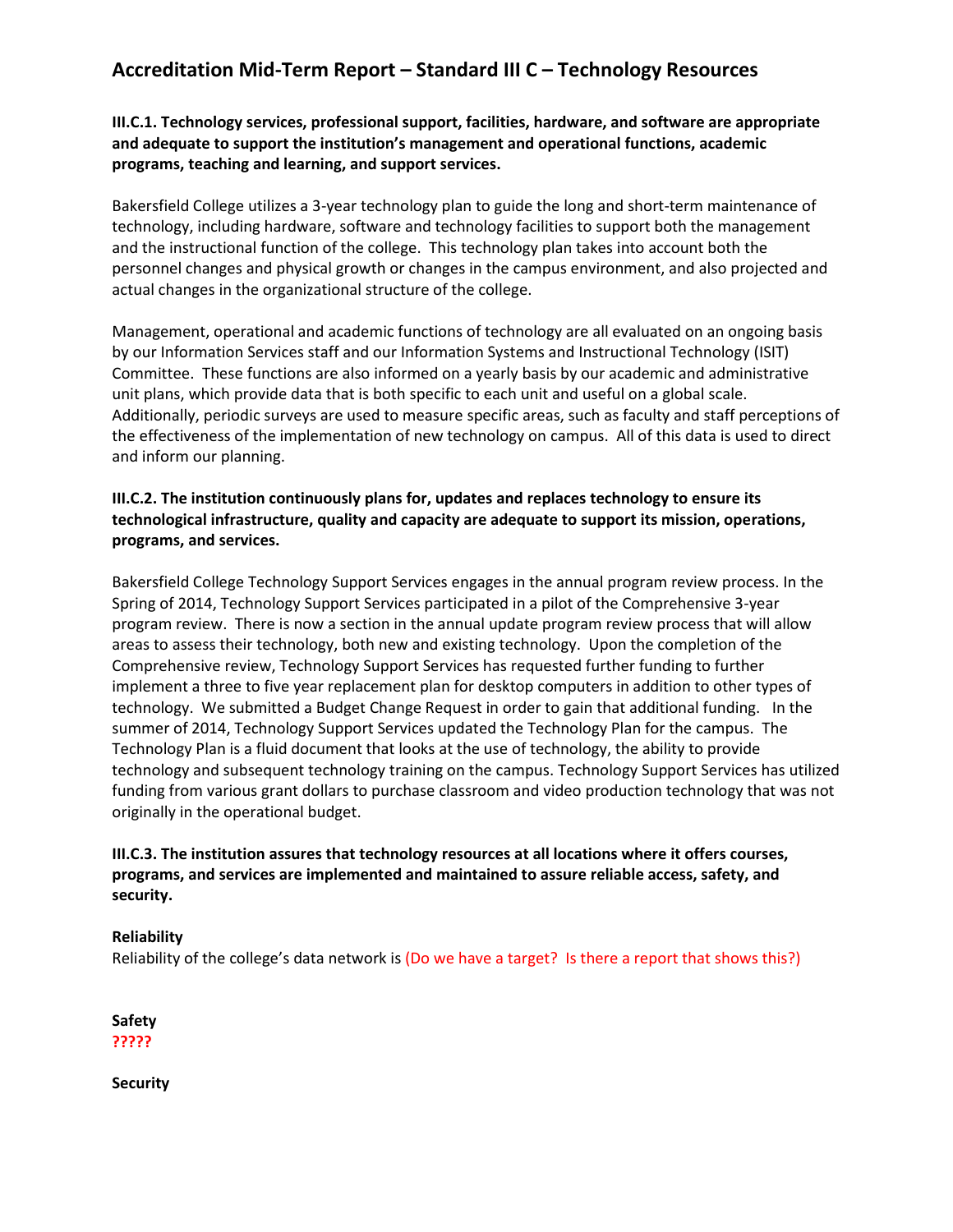# **Accreditation Mid-Term Report – Standard III C – Technology Resources**

At all sites where technology is employed, in compliance with FERPA regulations as well as other legal requirements (examples??) security is ensured by several means. All computers require login to access: each user is assigned a unique username and password. After fifteen minutes of inactivity, computers are locked and require users to re-enter username and password. Regular user education regarding phishing attempts and other unauthorized use is communicated regularly to all users via email from the Technology Director.

Since security is tantamount concern to the college district a new Security Director position is being filled at the district level to ensure that the college is in compliance with all government regulations and the integrity of the network remains uncompromised.

*[I need some help with background on mandates we must comply with. I have none. Should we say more about the new Security position? Not sure how to address the issue of safety. ]*

# **III.C.4. The institution provides appropriate instruction and support for faculty, staff, students, and administrators, in the effective use of technology and technology systems related to its programs, services, and institutional operations.**

Technology instruction is provided throughout the year to Bakersfield College (BC) faculty, staff, and administrators through a diverse offering of technology focused staff development activities (see list of technology staff development sessions and brown bag sessions) offered prior to and throughout each semester. Furthermore, short Screencast videos and quick-start guides provide instruction to BC students and faculty on commonly accessed online technology tools [\(https://inside.bakersfieldcollege.edu/training/\).](https://inside.bakersfieldcollege.edu/training/) Surveys and program review are used by the BC Professional Development Committee (PDC) to assess the technology instruction and support needs of faculty, staff, and administrators (see PDC post FLEX week survey and the professional development section in the program review) and to plan future professional development activities. Support is provided to all BC constituents via a 24/7 technology help-desk, providing a quick response/solution to minor technology issues and an avenue for faculty, staff, and administrators to submit work tickets for larger issues where a quick fix is not possible. Additional support is provided through the Bakersfield College Technology, Innovation, and Professional Development (TIPD) website [\(http://www.bc](http://www.bc-tipd.net/main/)[tipd.net/main/\)](http://www.bc-tipd.net/main/), which provides links to technology resources for faculty and recommendations for the effective use of each technology by fellow BC colleagues.

## **III.C.5. The institution has policies and procedures that guide the appropriate use of technology in the teaching and learning processes.**

Bakersfield College adheres to the technology policies specified in the Kern Community College District Board Policy manual section 3E. The policies address acceptable use of technology on campus, expectation of privacy for employees, email, and general security. Bakersfield College also adheres to federal guidelines for ADA and 508 compliance. Faculty are reminded via email each semester of the ADA and 508 compliance concerns, related to technology, and are given resources for addressing relevant issues. The college also follows the ADA requirements of having videos captioned, including live streamed events such as the various campus conferences. [evidence: Board Policy Manual Section 3 Business Services, sample email sent to faculty about ADA and 508 compliance, …] Proposed new academic technologies are reviewed and discussed in the campus technology committee.

The committee will review and discuss the technology and evaluate accessibility of the technology.